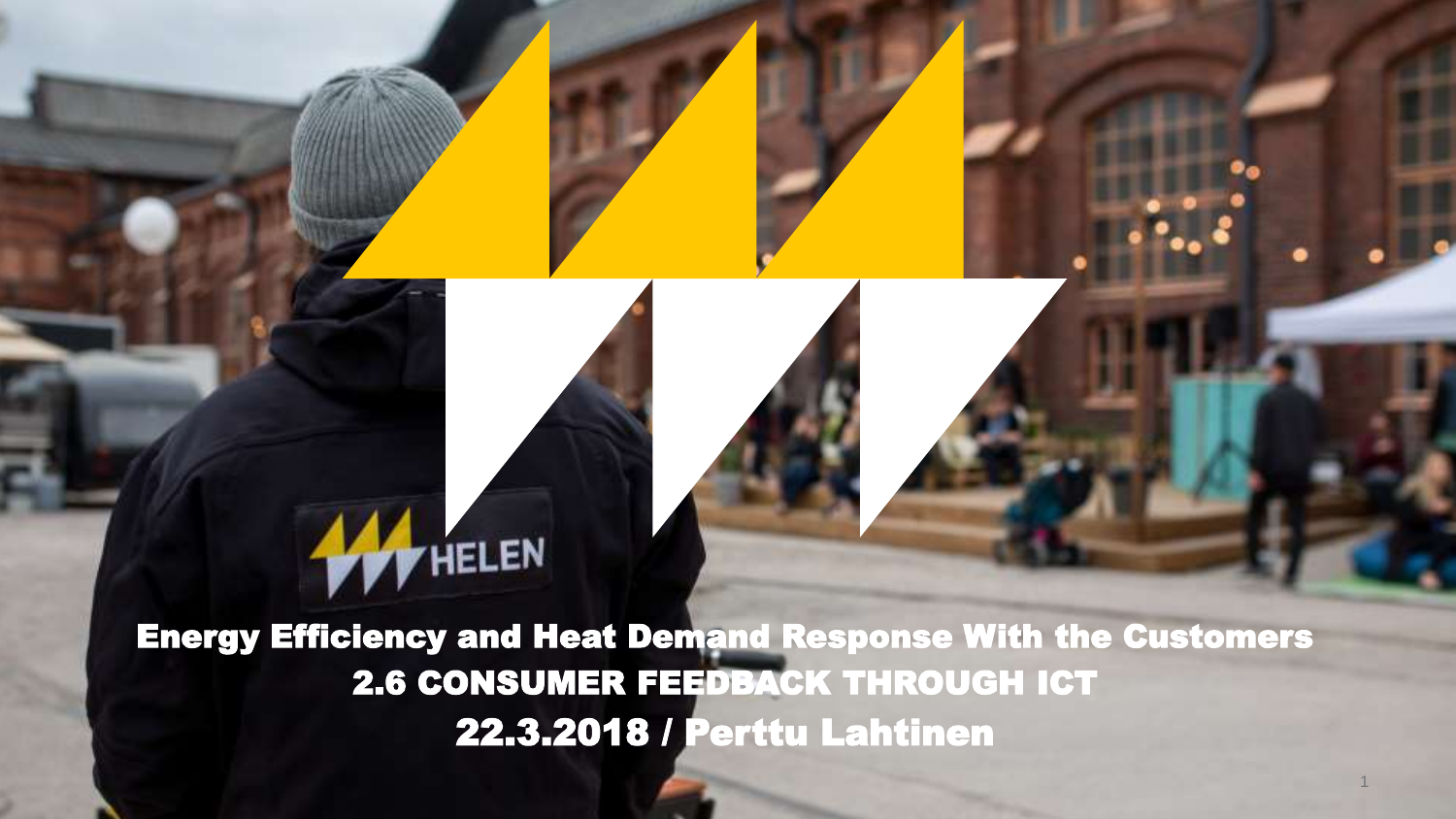## HELEN IN BRIEF

- Finland's second-largest energy company.
- Over 400.000 customers throughout Finland.
- Main services for homes and enterprises: district heat, district cooling and electricity,
- Helen Group's turnover EUR 805 million (2017), number of employees 1,144.
- In the Helsinki region: three power plants, more than ten heating plants and the world's largest heating and cooling plant of its kind.
- Holdings in energy production in various parts of Finland and in Sweden.

22.3.2018 2

- Helen Ltd is owned by the City of Helsinki.
- Aiming for climate neutral energy production.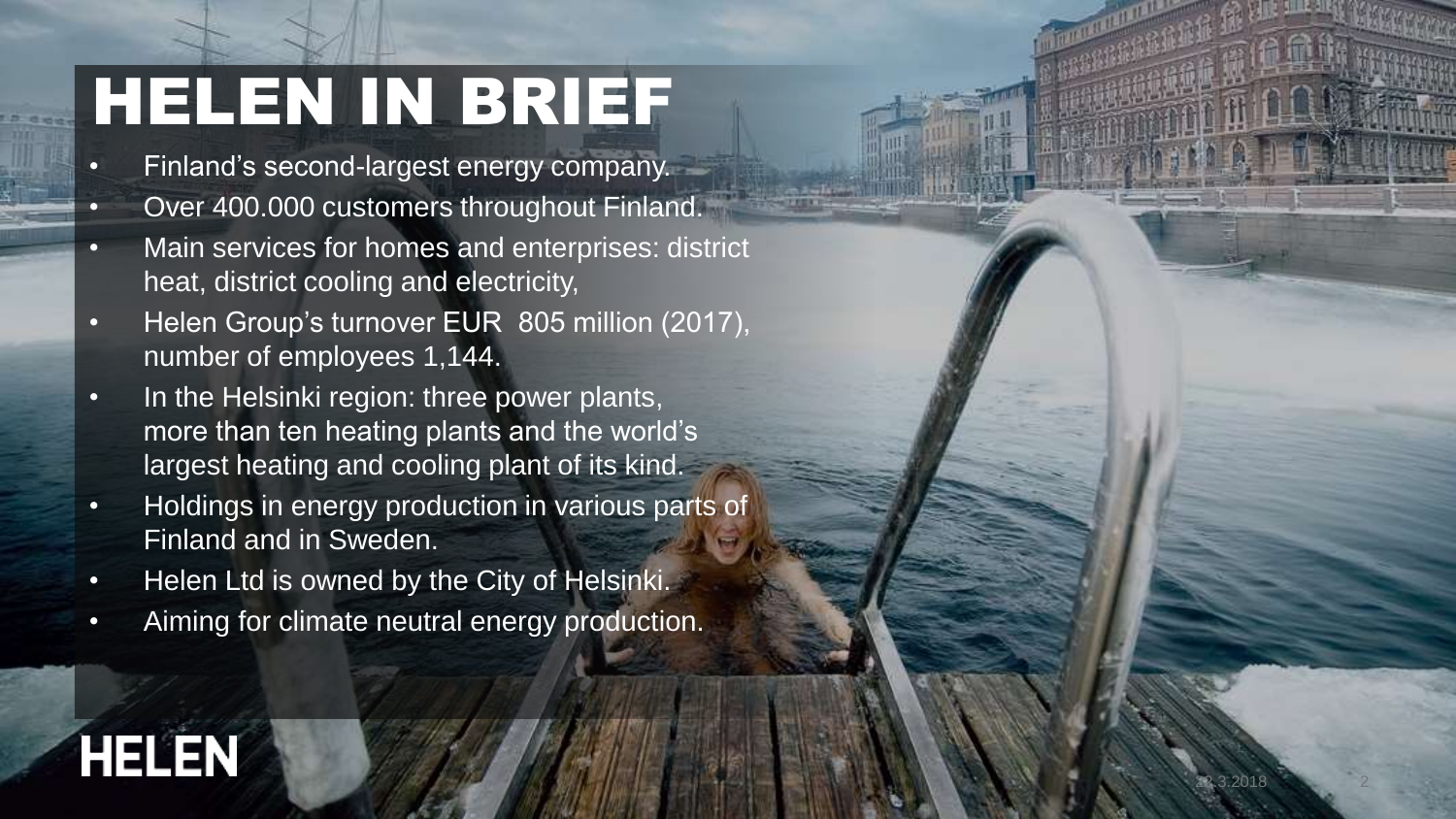# OUR NEW SERVICES



Solar panels



Small and large electricity storages



District cooling



Renewable district heat



Charging points for electric vehicles



Demand response solutions



**HELEN** 

SunZEB building solutions

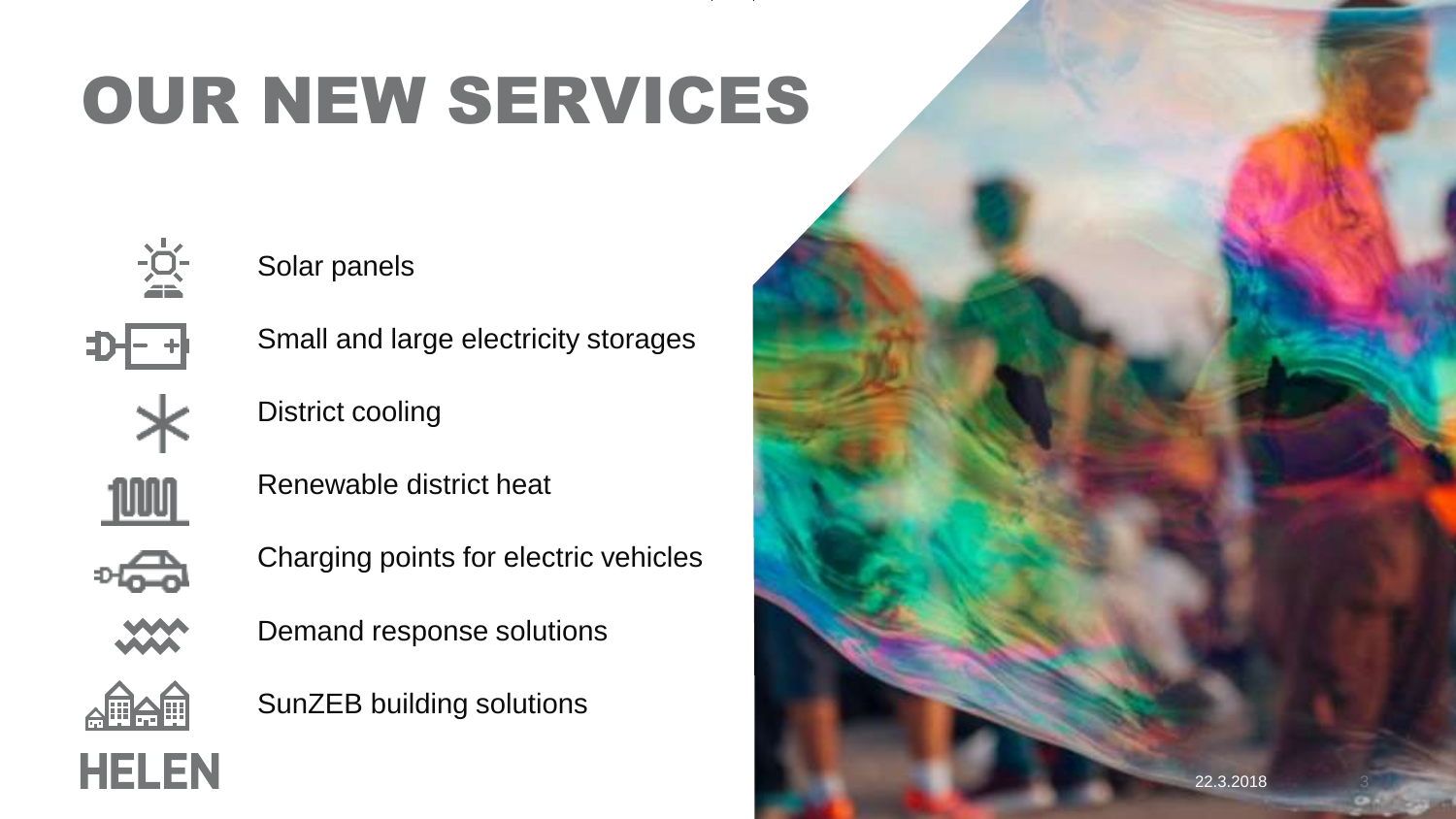#### THE HELEN MODEL: WORLD'S MOST EFFICIENT TRIGENERATION AND RECYCLING OF ENERGY

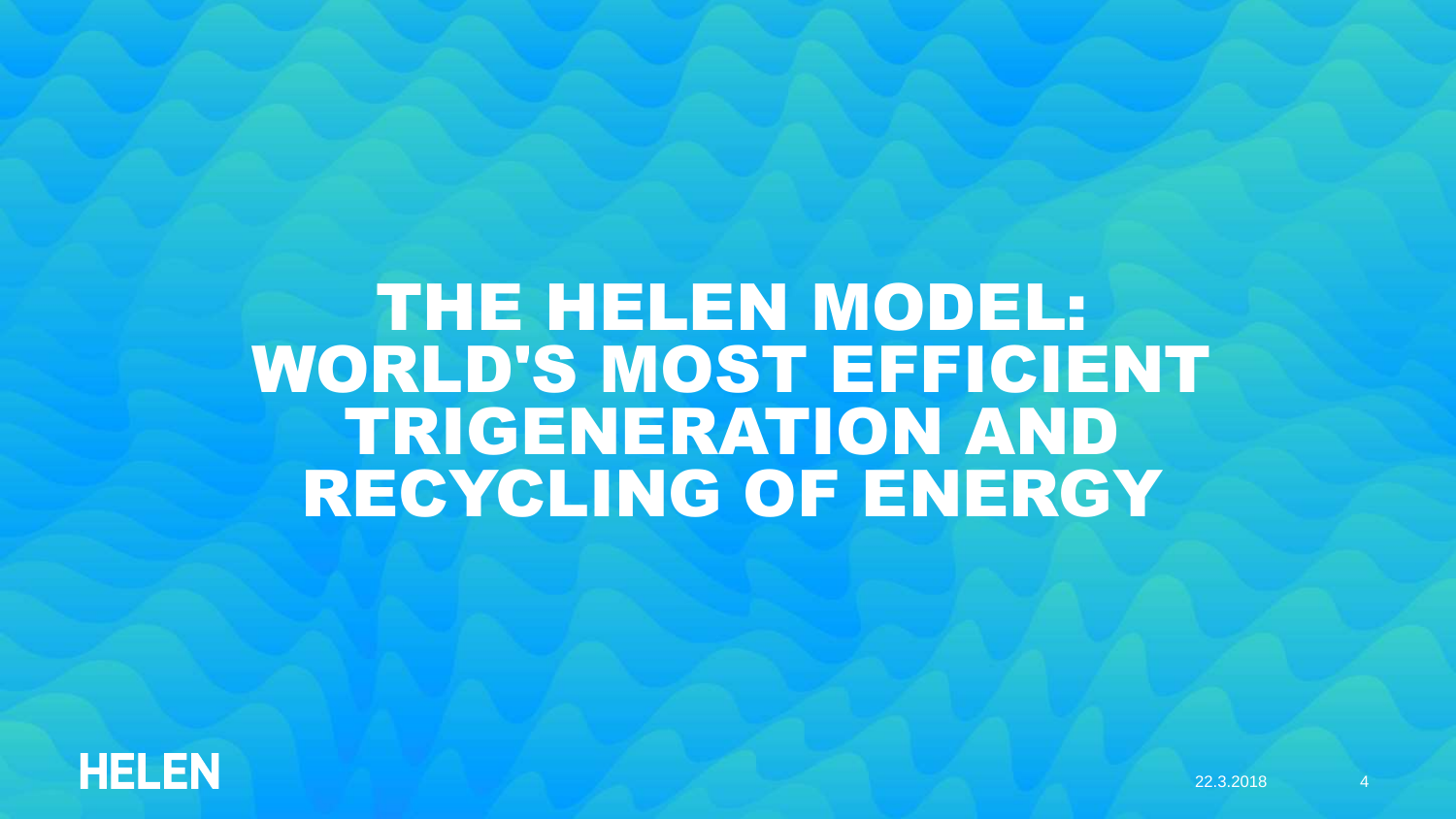## HELSINKI: IT CAN BE COLD IN WINTER…

HELEN

Average temperature in February 2018: - 8.2 Celsius

22.3.2018 5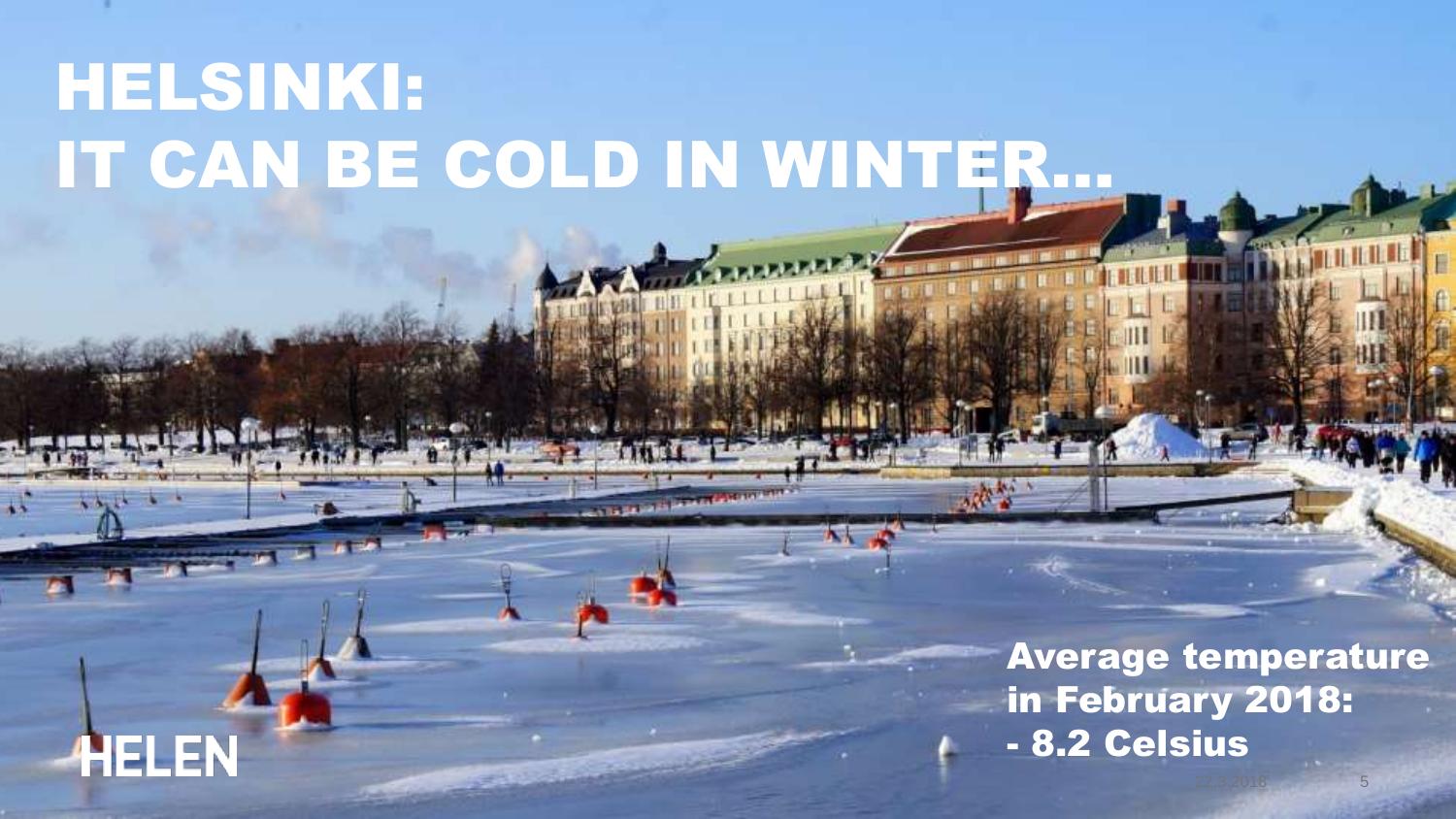## …AND LOTS OF LIGHT AND EVEN WARMTH IN THE SUMMER TIME!

Midsummer in Helsinki 23.6.2018 Sunrise: 03:52 Sunset: 22:52

22.3.2018 6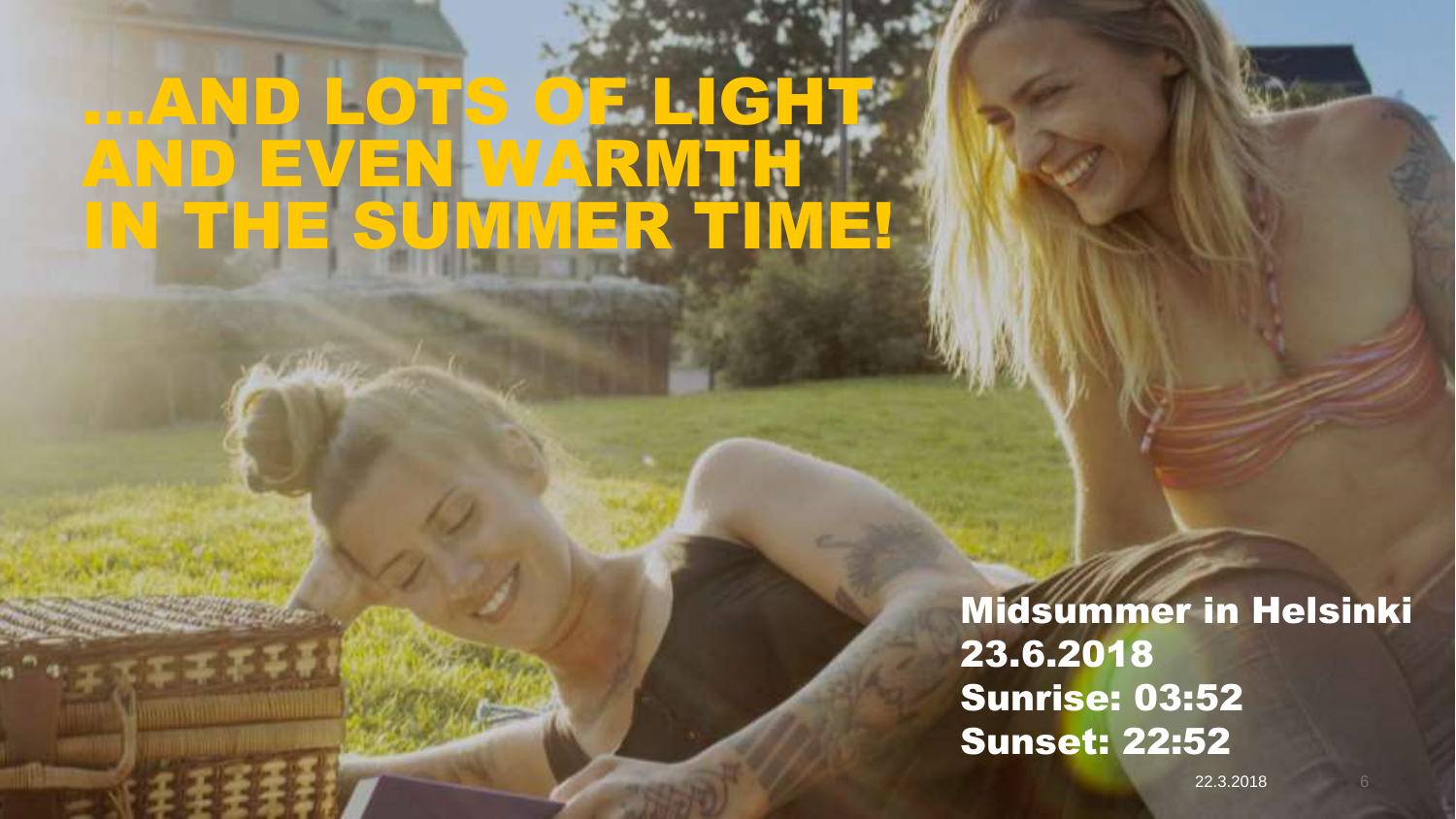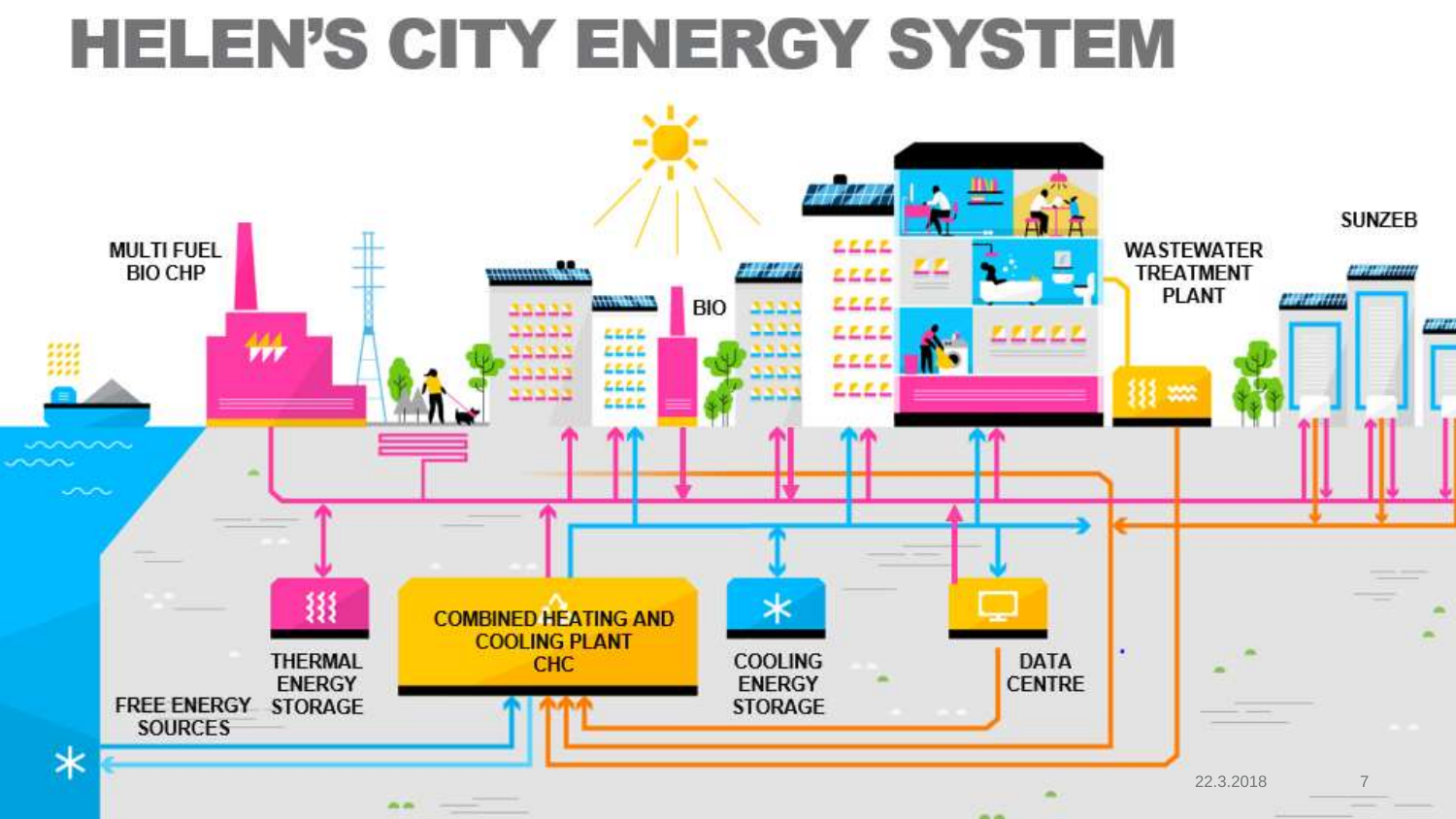#### HEAT DEMAND RESPONSE WITH THE CUSTOMERS

![](_page_7_Picture_1.jpeg)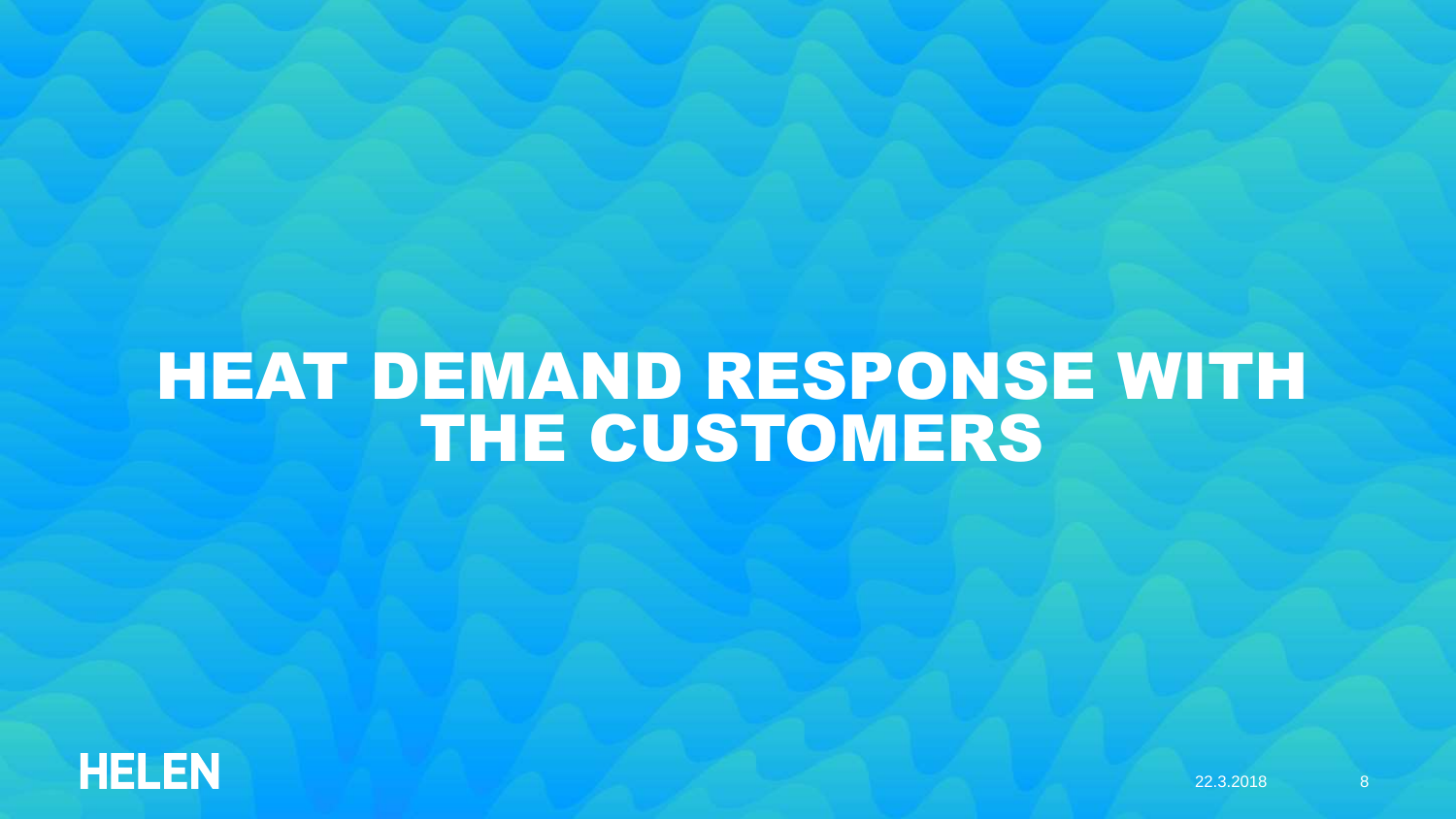## DEMAND RESPONSE

![](_page_8_Picture_1.jpeg)

![](_page_8_Picture_2.jpeg)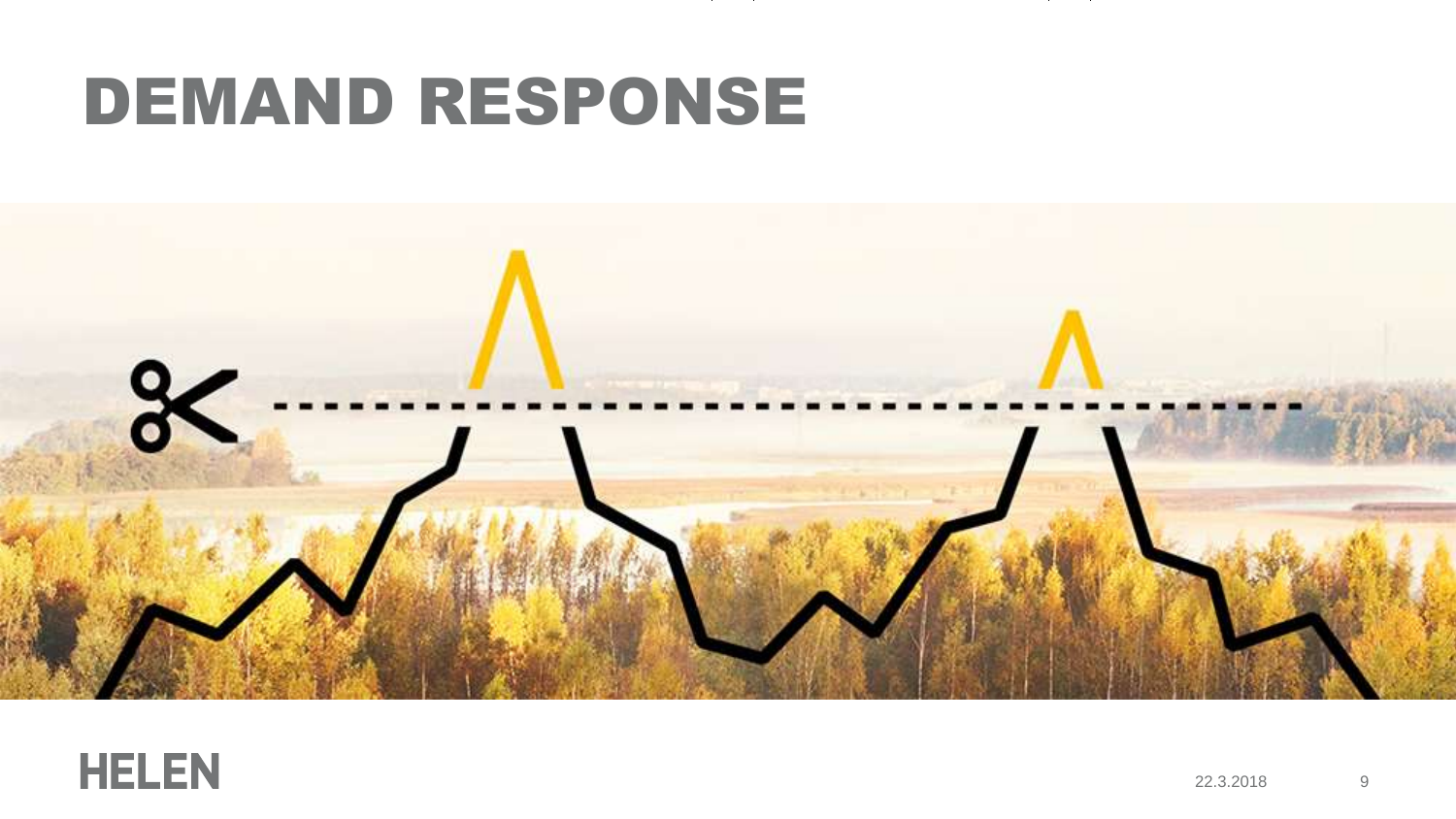#### THREE CASE PILOTS FOR THE DEMAND RESPONSE WITH THE CUSTOMERS

![](_page_9_Figure_1.jpeg)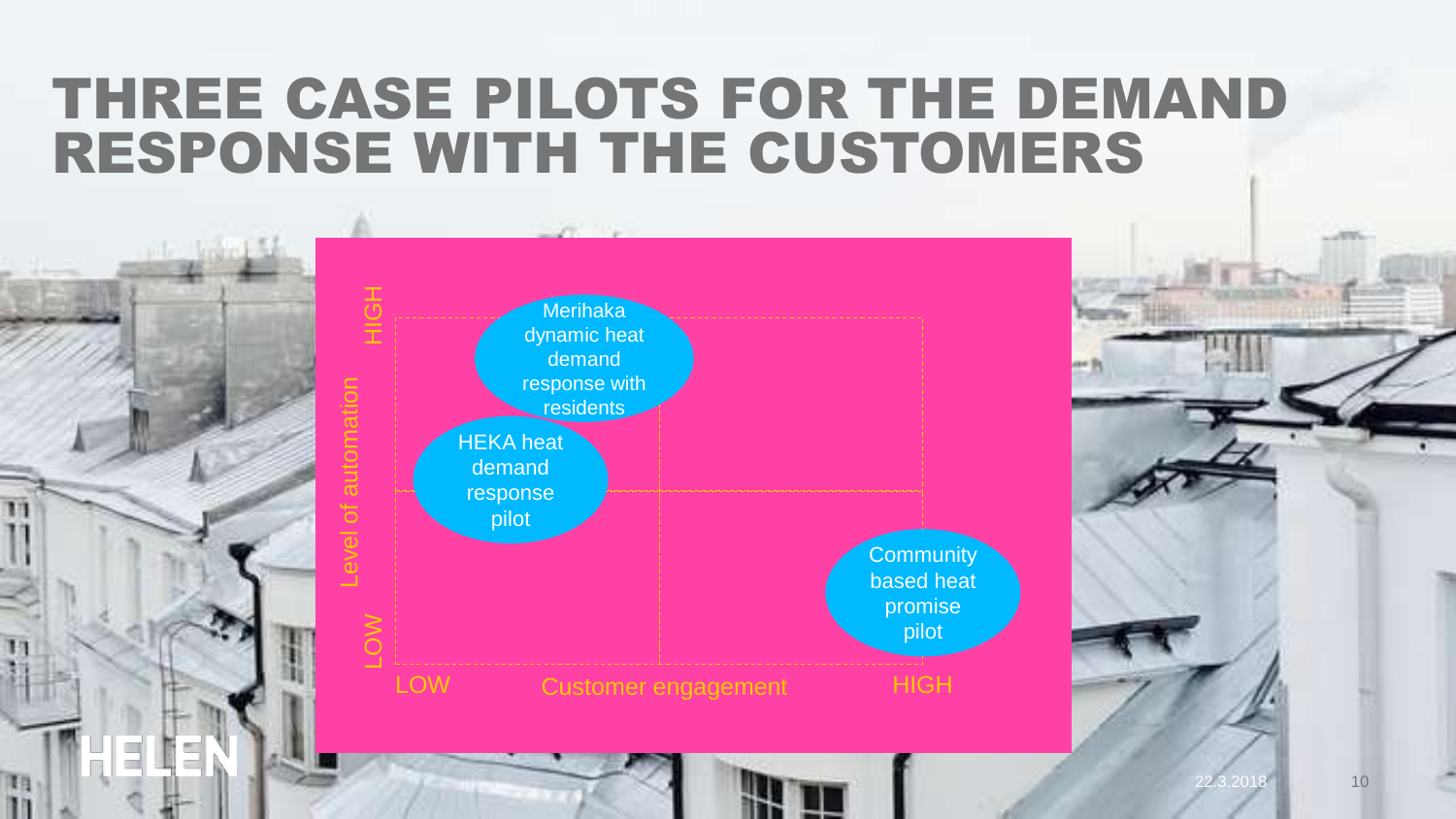#### COMMUNITY BASED HEAT PROMISE PILOT

![](_page_10_Picture_1.jpeg)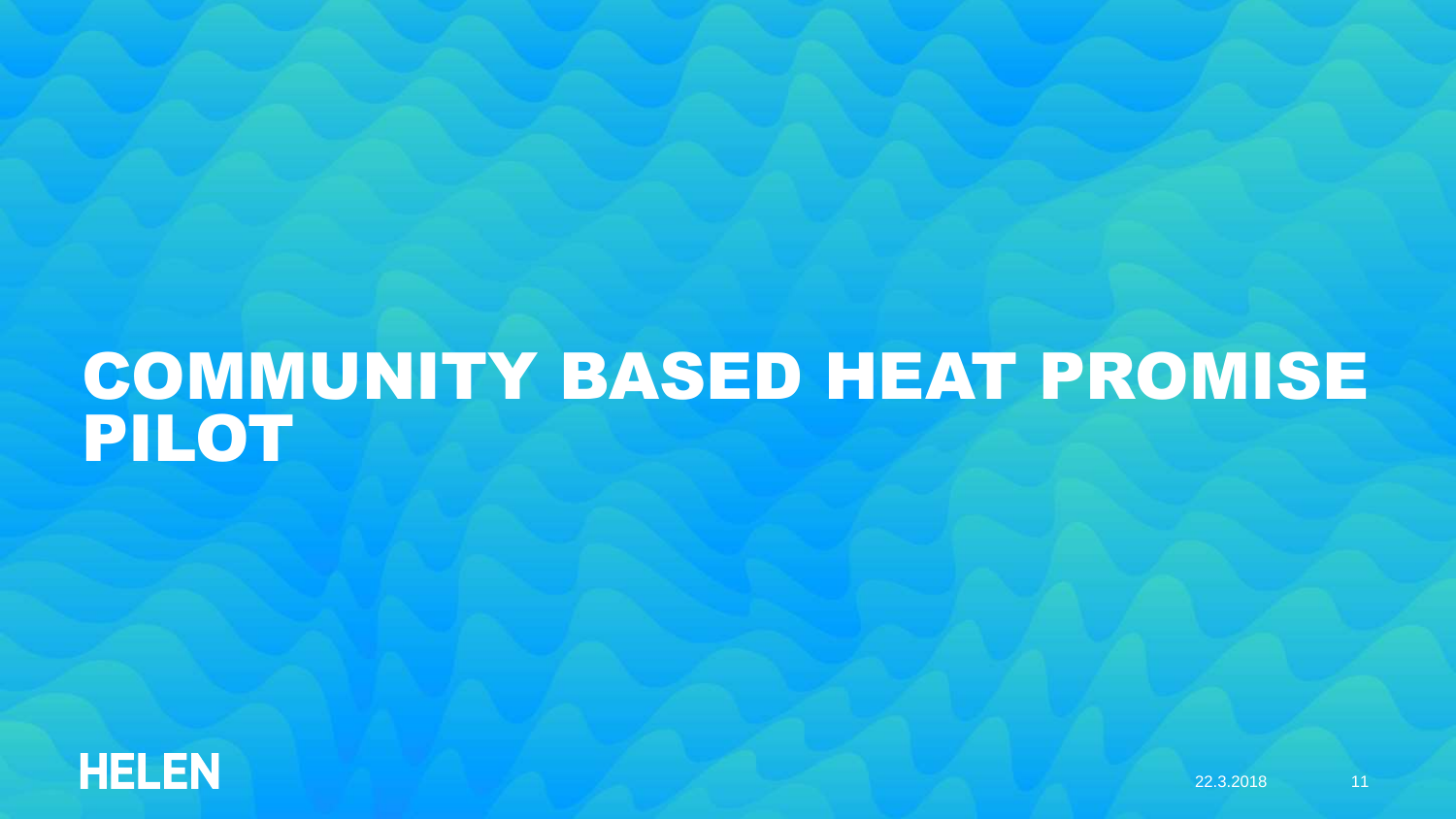#### COMMUNITY BASED HEAT PROMISE PILOT

- Helen campaign to activate customers during the heating season 2016/2017
- Activated more than 3000 individuals to give their promise to lower their own heat consumption during the peak hours in heat production
- More than 50 000 visitors in a campaign page
- Increased the awareness of the demand response and gave people an easy access to make their contribution towards environment

![](_page_11_Picture_5.jpeg)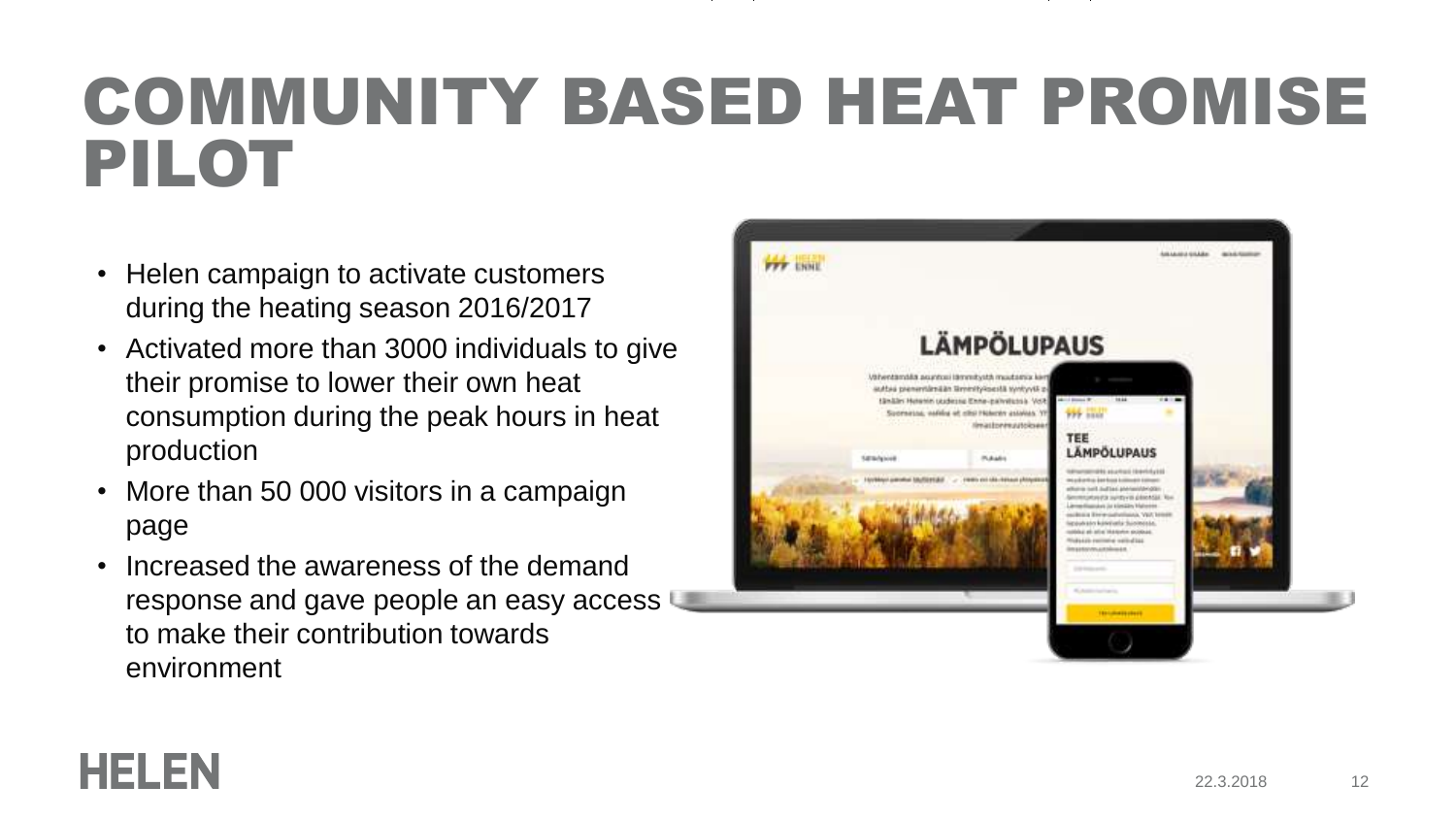#### COMMUNITY BASED HEAT PROMISE PILOT

Helen sends the sms to all individuals who had made a heat promise – signal to reduce heat consumption

![](_page_12_Picture_2.jpeg)

1

Person will adjust the thermostat or heating manually and later confirm his/her action by sms

![](_page_12_Picture_4.jpeg)

**HELEN** 

Helen has a web portal to 2 communicate results of the actions and give some energy saving tips to the community

![](_page_12_Picture_6.jpeg)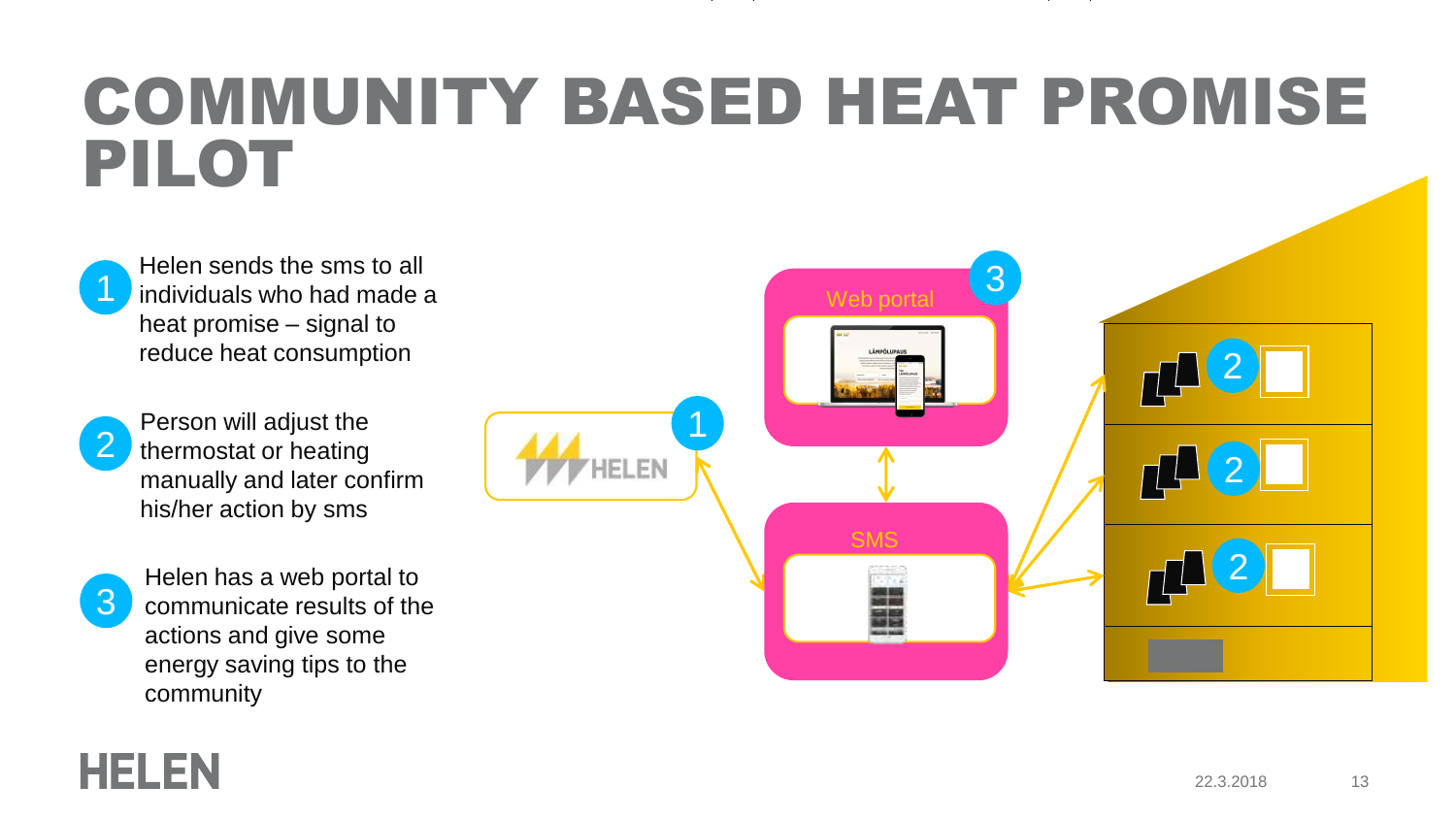#### MERIHAKA DYNAMIC HEAT DEMAND RESPONSE WITH RESIDENTS

![](_page_13_Picture_1.jpeg)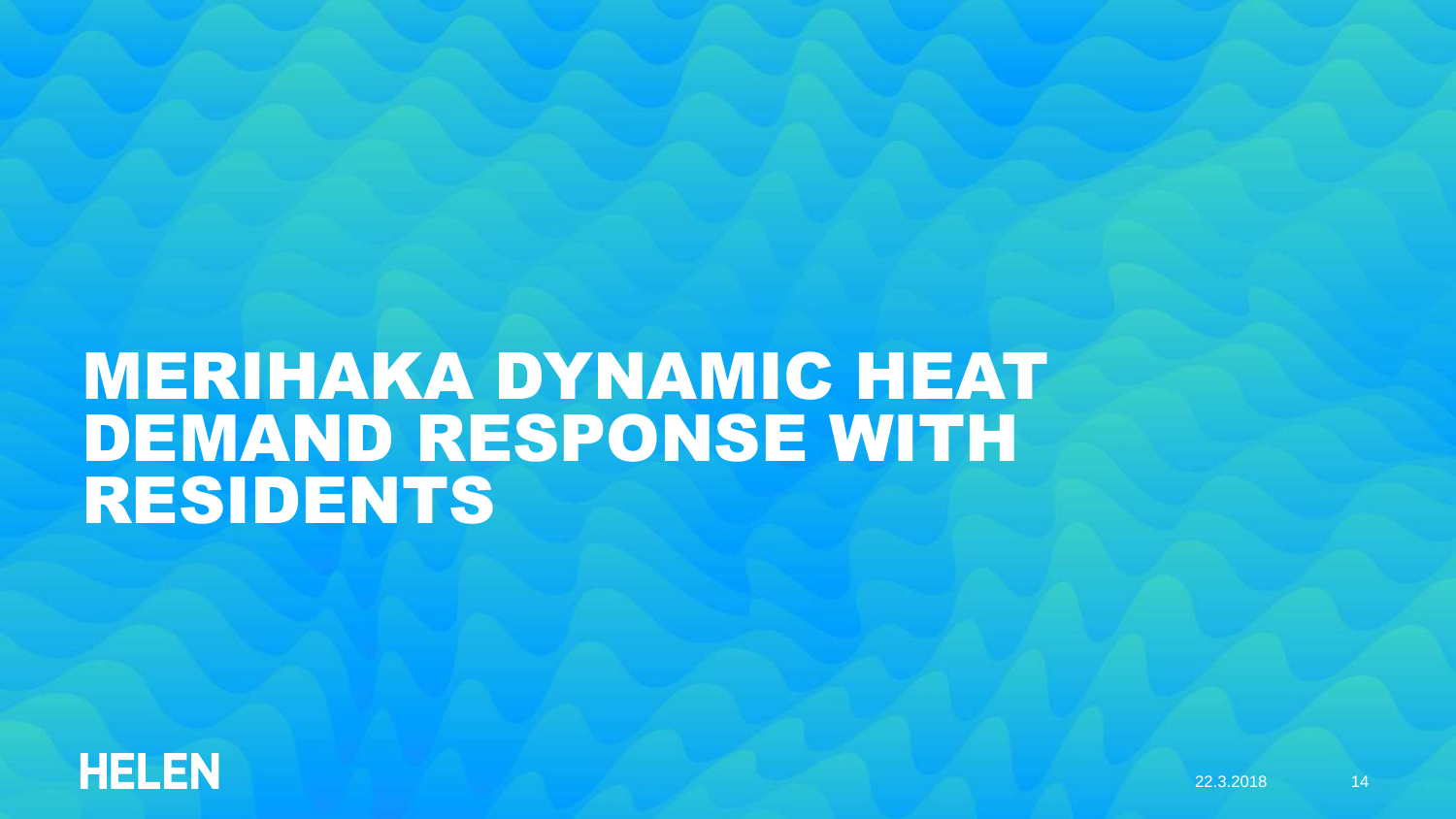### MERIHAKA DYNAMIC HEAT DEMAND RESPONSE WITH RESIDENTS

- Helen and its MySmartLife project partners equipped 167 apartments with smart thermostats to control heat radiators
	- Installation completed Q1/2018
- Resident will have a user friendly interface to control room temperature
	- Possibility to add other smart devices to system
- Estimated 10-20 % energy savings on a house level
- Cloud based integration to pilot heat demand response

HELEN

![](_page_14_Picture_7.jpeg)

![](_page_14_Picture_8.jpeg)

![](_page_14_Picture_9.jpeg)

This project has received funding from the European Union's Horizon 2020 research and innovation programme under grant agreement No 731297.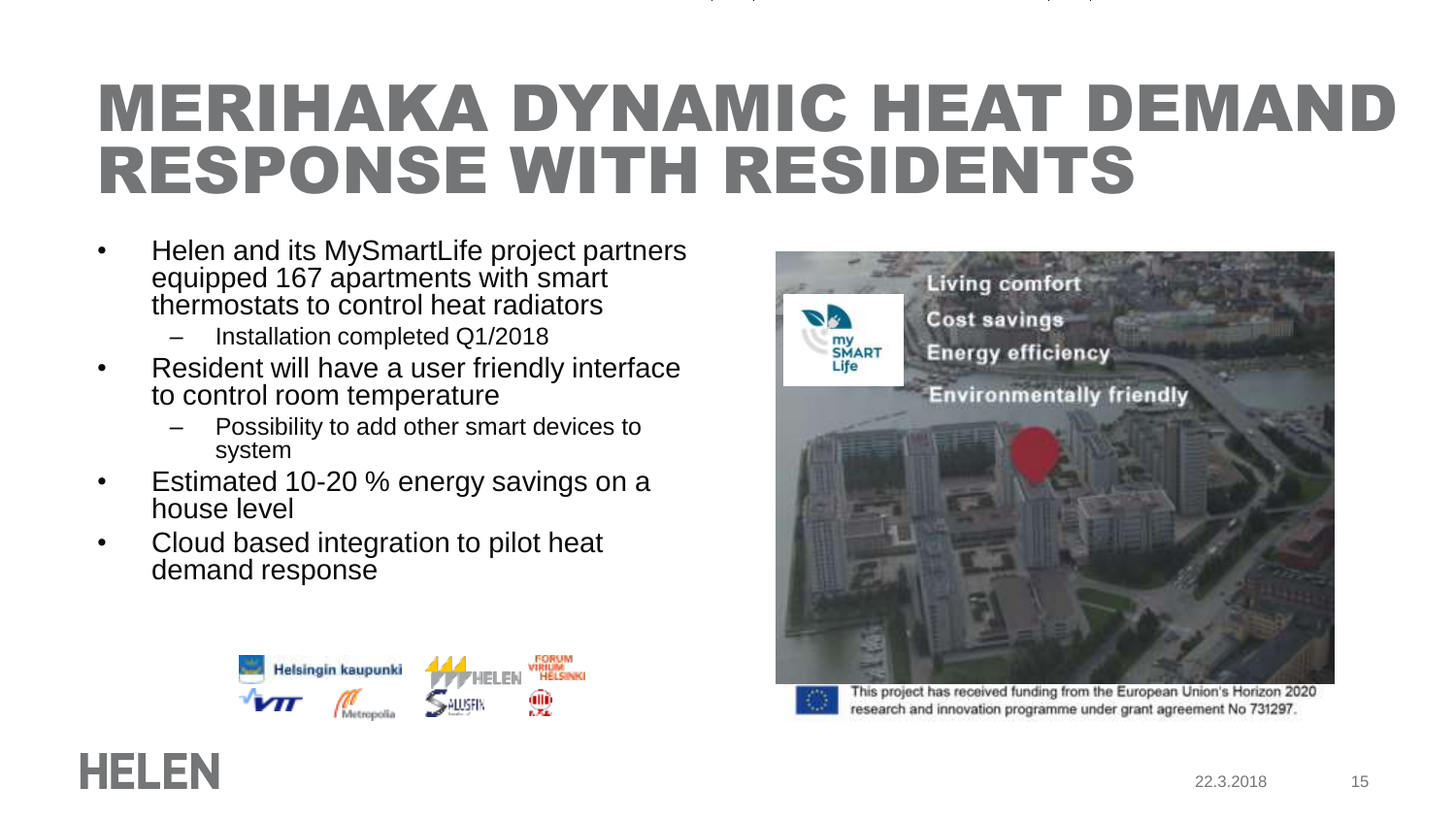#### MERIHAKA DYNAMIC HEAT DEMAND RESPONSE WITH RESIDENTS

Helen will have an open interface to give a dynamic heat demand response signal based on its flexibilility need

![](_page_15_Figure_2.jpeg)

1

Service partner will read the signal (cloud based

integration) and use it as a one optimization parameter to provide actual service to the end customer

![](_page_15_Picture_5.jpeg)

HELEN

Customer will benefit from better living comfort, cost saving, energy efficiency and environment – no need to participate actual DR

![](_page_15_Figure_7.jpeg)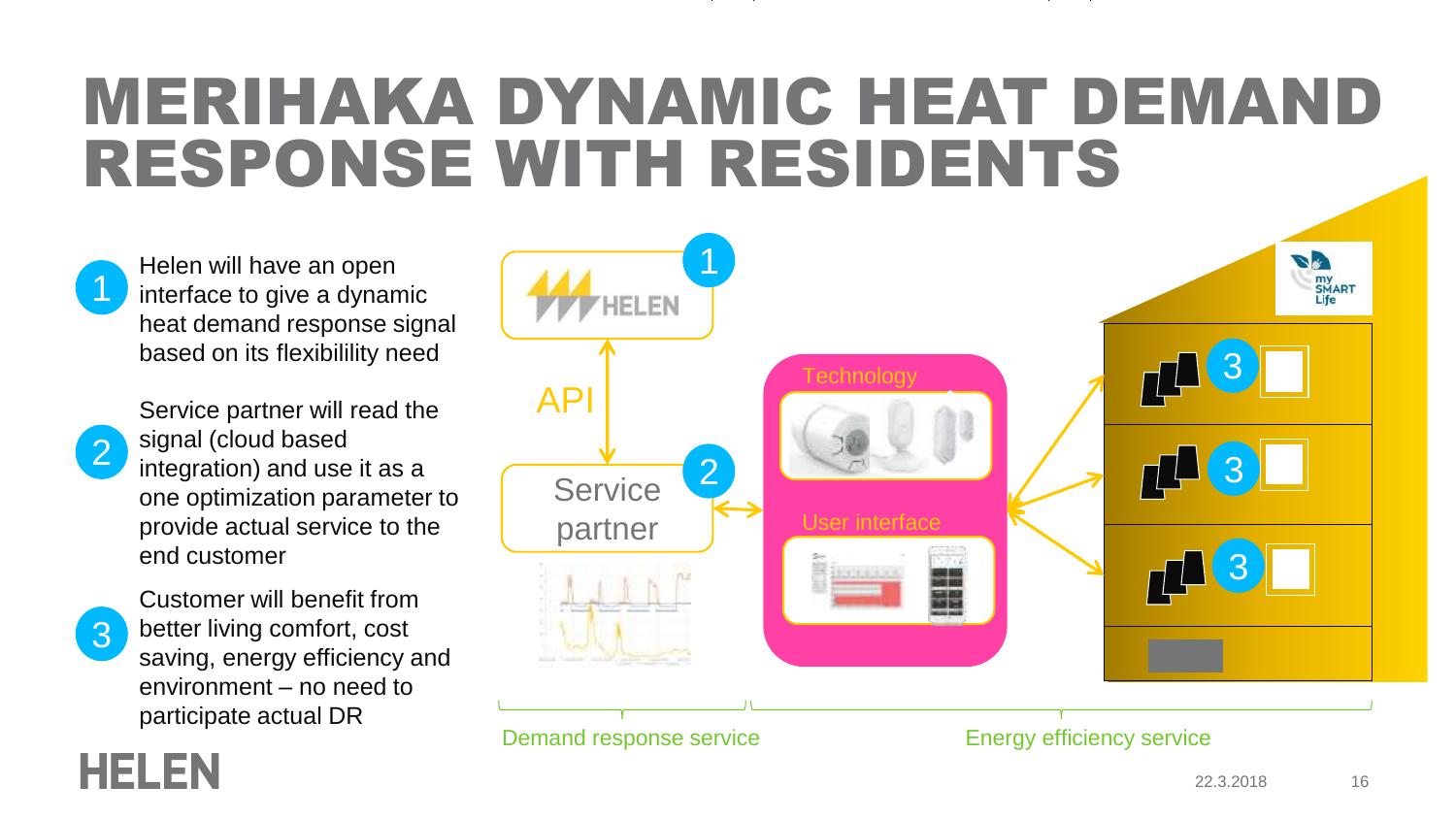#### HEKA HEAT DEMAND RESPONSE PILOT

![](_page_16_Picture_1.jpeg)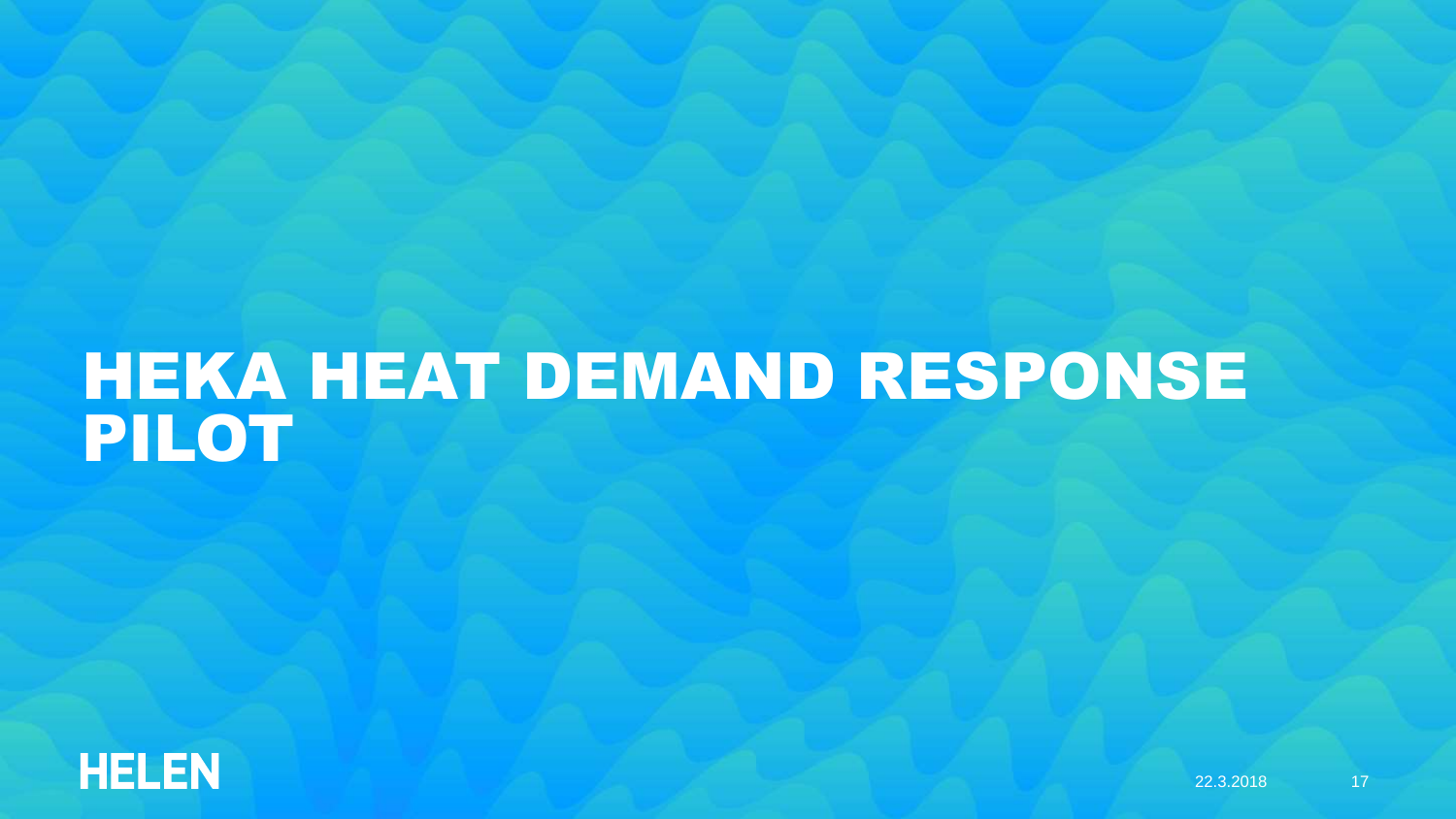#### HEKA HEAT DEMAND RESPONSE PILOT

- Helen and Heka started a heat demand response pilot project 06/2017
- Helen will provide a new service to enable energy savings and demand response to all Heka apartment buildings in Helsinki
	- Close to 50 000 apartments
- Service is moving forward in phases and currently 500 apartment houses are equipped with smart IoT sensors to collect heat and moisture level of selected apartments.
- Data is used

- To optimize heat control in terms of energy savings and demand response  $-5$ -10  $\%$ savings expected
- To bring a better living conditions to tenants

![](_page_17_Picture_8.jpeg)

![](_page_17_Figure_9.jpeg)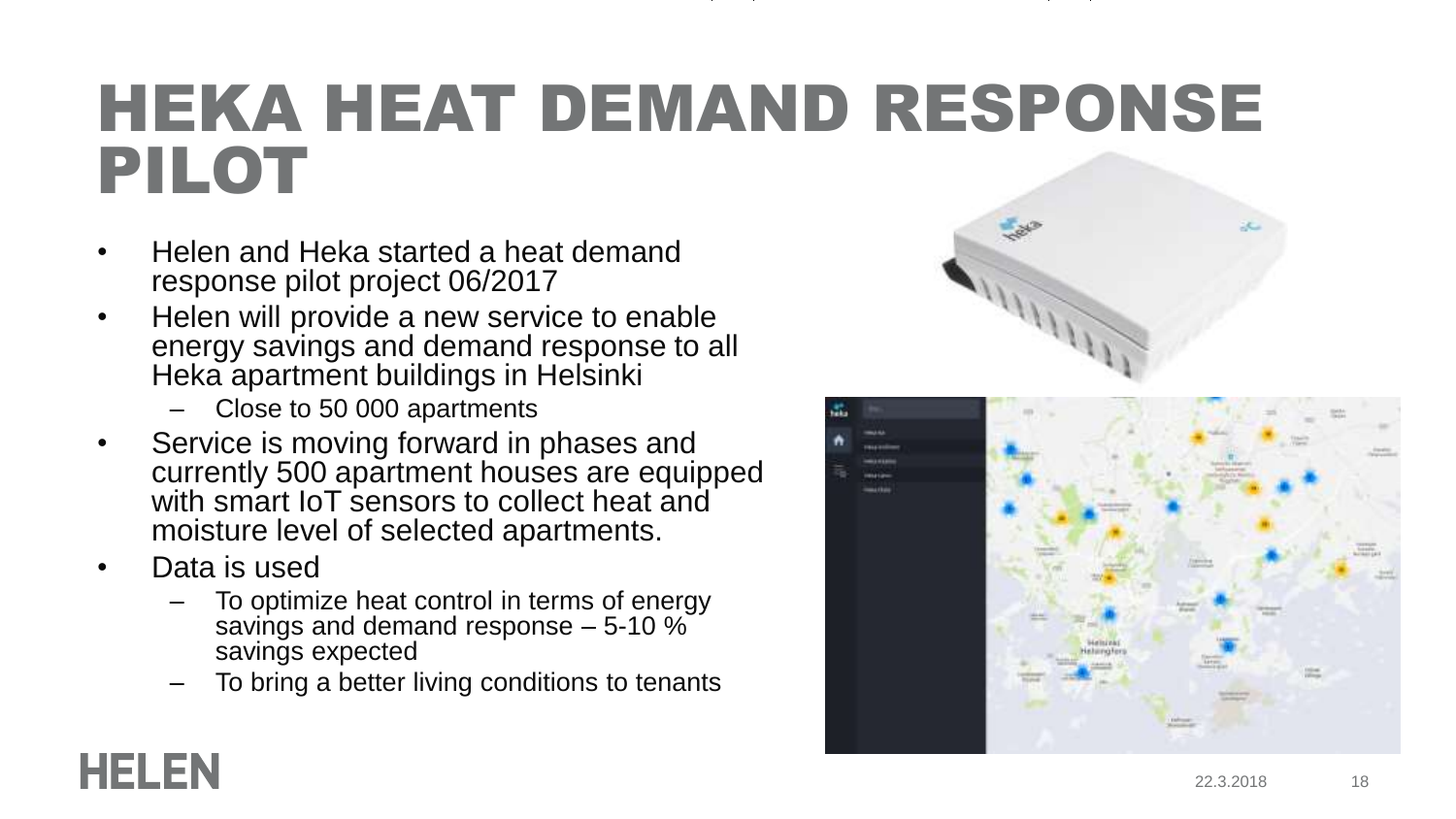#### HEKA HEAT DEMAND RESPONSE PILOT

![](_page_18_Picture_1.jpeg)

2 Technology partner (Sigfox technology) will aggregate data to Helen cloud

3

HELEN

Helen will provide a user interface and analysis on living conditions based on data. Signal for the demand response to be added system

**4** on data and Helen heat demand Heka will adjust heat exchanger based response signal (when building automation integrated to Helen cloud)

![](_page_18_Figure_6.jpeg)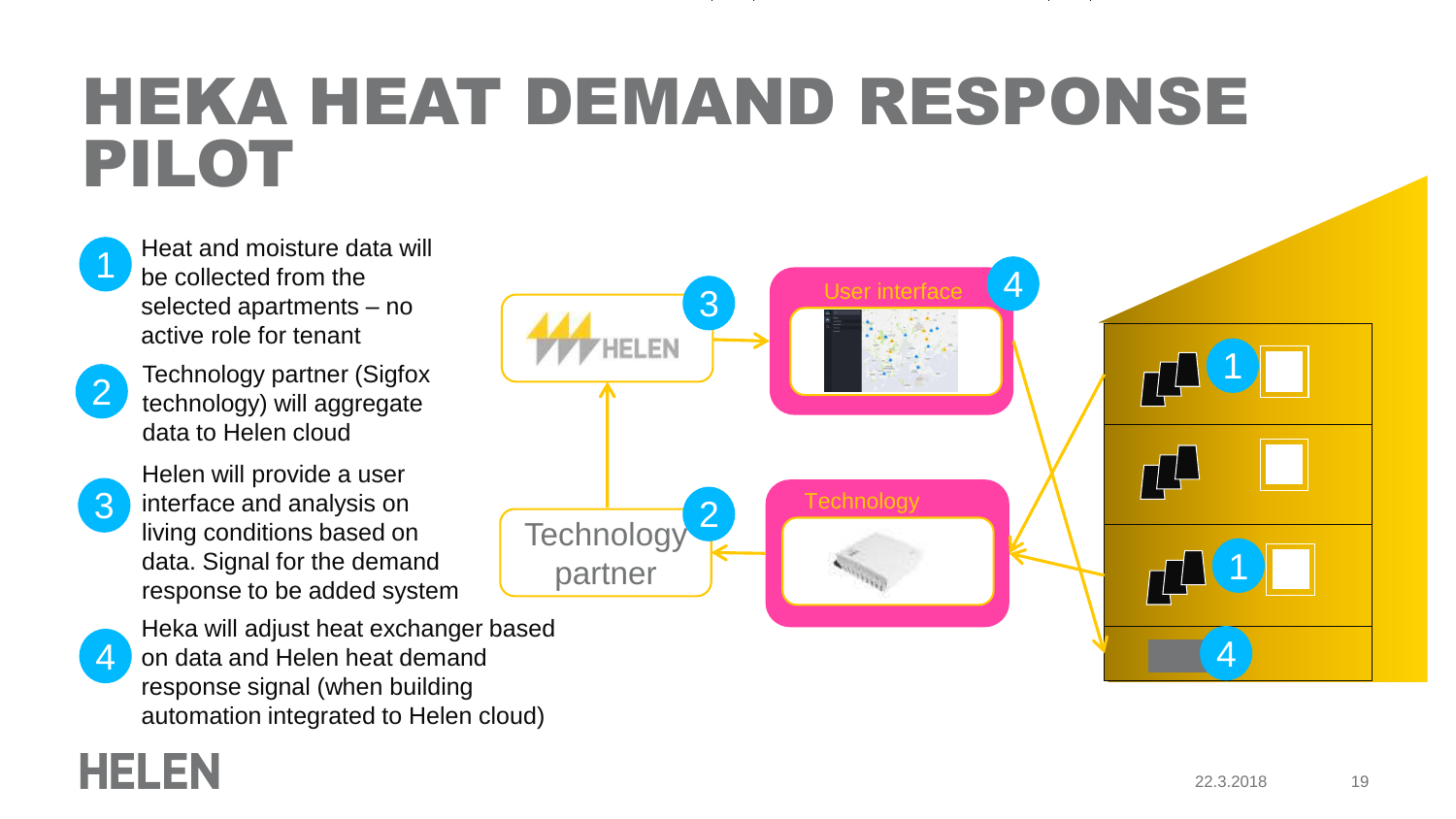#### THE EXAMPLE OF UNBALANCED HEAT DISTRIBUTION NETWORK

![](_page_19_Figure_1.jpeg)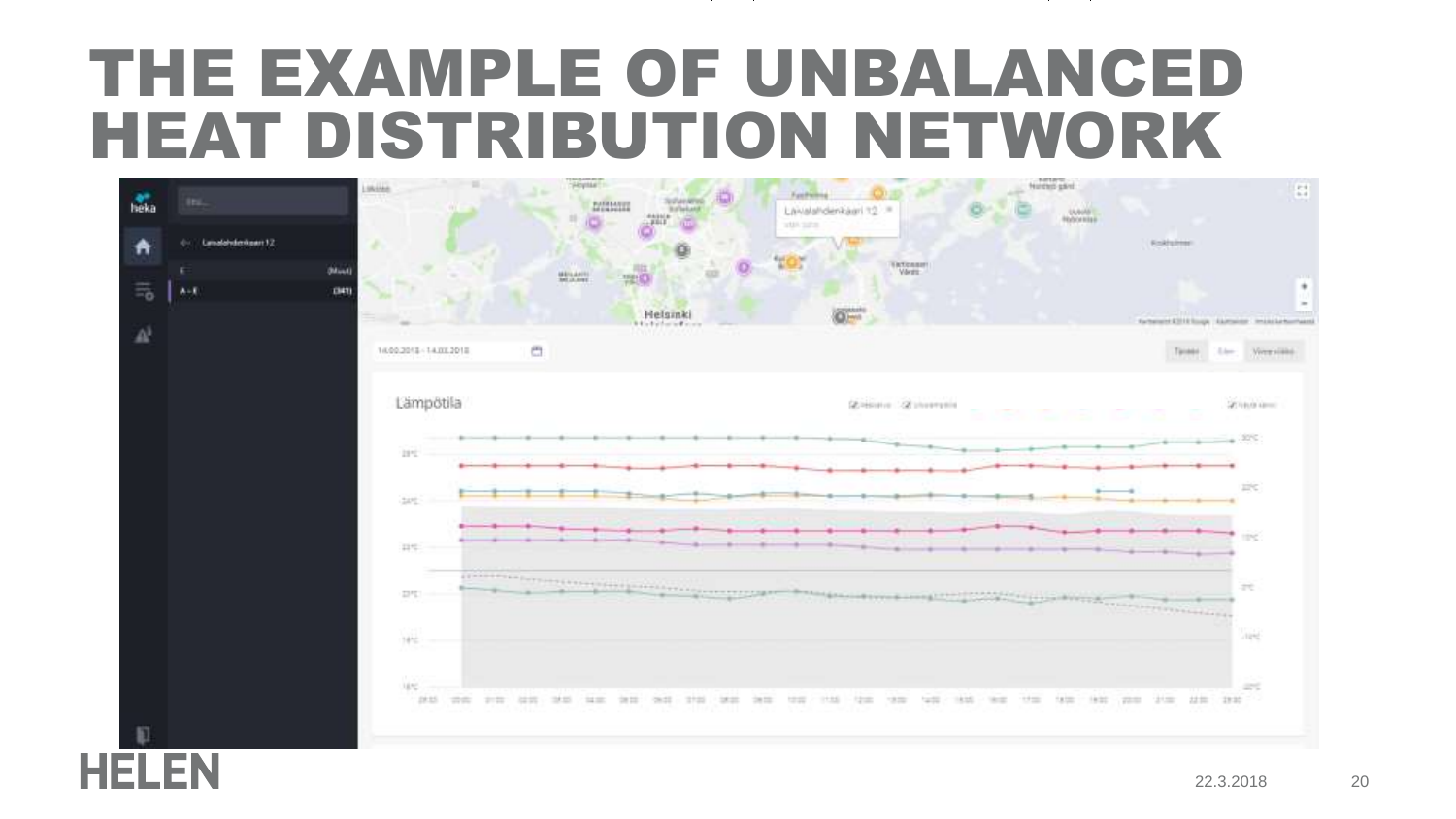#### THE EXAMPLE OF BALANCED HEAT DISTRIBUTION NETWORK

![](_page_20_Figure_1.jpeg)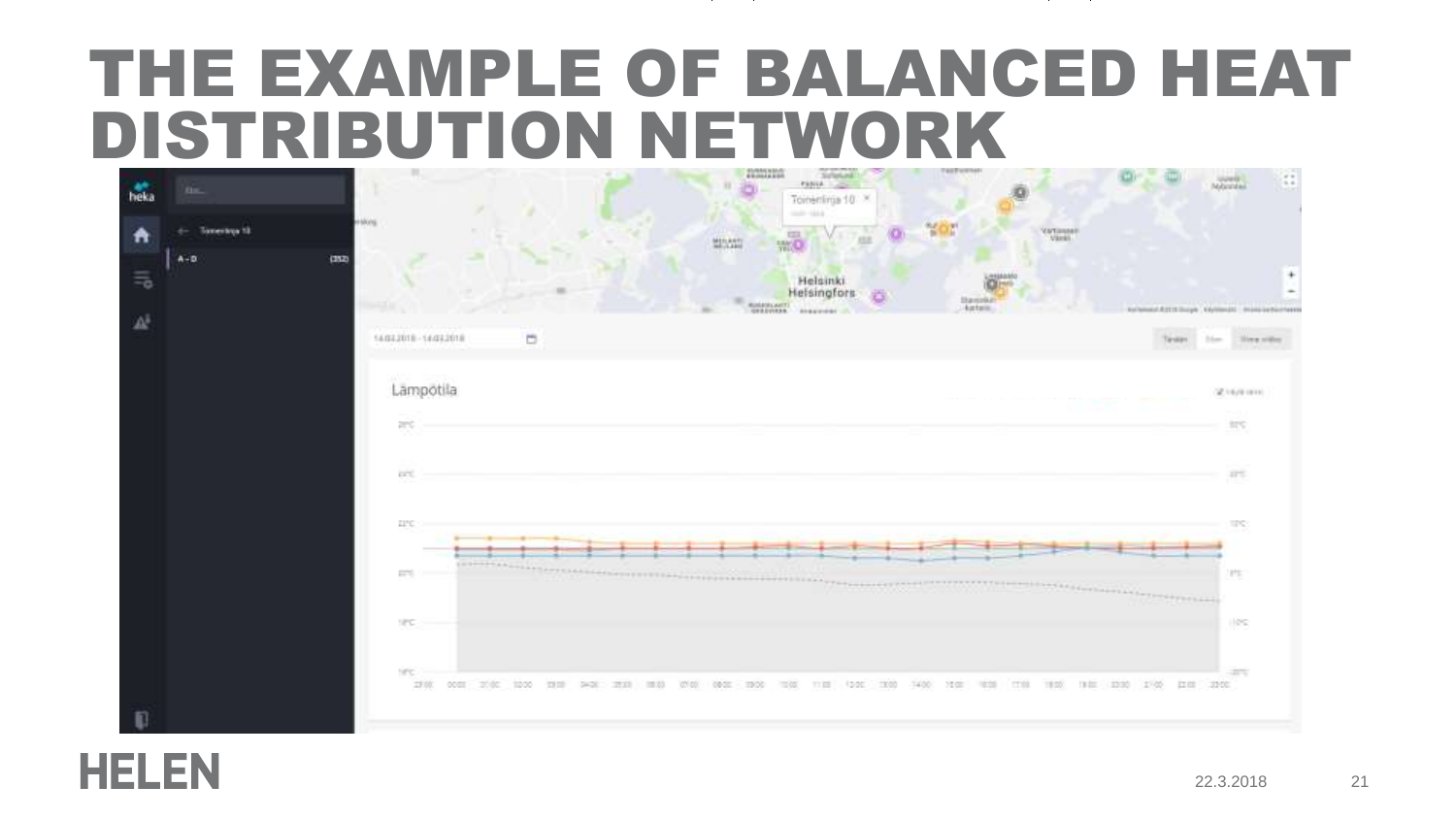# CONCLUSIONS

- Energy efficiency and heat demand response are needed towards climate neutral energy system
- Customers demand response functionality can be built together with the actual energy efficiency service.
- From our experience in heat demand response, the customer engagement is most likely low whereas the role of automation powered by IOT integration is high.
- Energy efficiency services are market driven and energy utility can be an active service provider.